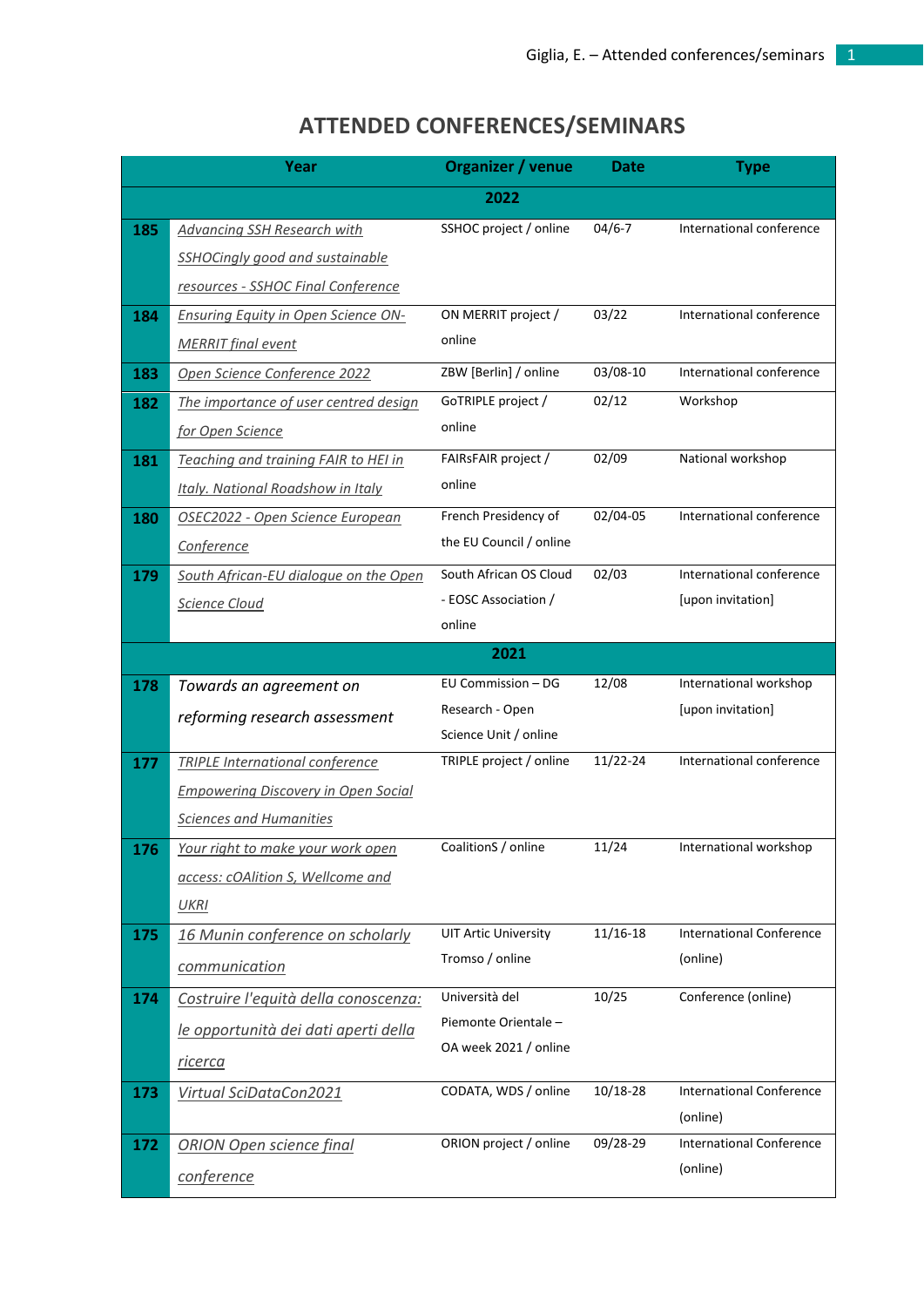| 171 | Open Science Fair 2021                    | OpenAIRE, OPERAS,<br>COAR, EIFL, | 09/20-23 | <b>International Conference</b><br>(online) |
|-----|-------------------------------------------|----------------------------------|----------|---------------------------------------------|
|     |                                           | LaReferencia, LIBER,             |          |                                             |
|     |                                           | SPARC, SPARC Europe              |          |                                             |
| 170 | OAI12 Geneva workshop on                  | CERN/University of               | 09/6-10  | <b>International Conference</b>             |
|     | innovations in scholarly                  | Geneva / online                  |          | (online)                                    |
|     | communication                             |                                  |          |                                             |
| 169 | <b>FAIR</b> festival                      | GO FAIR / online                 | 06/21-23 | <b>International Conference</b>             |
|     |                                           |                                  |          | (online)                                    |
| 168 | <b>EOSC symposium</b>                     | EOSC secretariat /               | 06/15-18 | <b>International Conference</b>             |
|     |                                           | online                           |          | (online)                                    |
| 167 | GARR conference 2021 - Open               | GARR / online                    | 06/15    | <b>International Conference</b>             |
|     | Science [session chair]                   |                                  |          | (online)                                    |
| 166 | GARR conference 2021-Opening              | GARR / online                    | 06/07    | <b>International Conference</b>             |
|     |                                           |                                  |          | (online)                                    |
| 165 | Citizen science: framing the role for     | LIBER / online                   | 04/29    | <b>International Conference</b>             |
|     | <i>libraries</i>                          |                                  |          | (online)                                    |
| 164 | National policy and support actions       | FAIRsFAIR / online               | 04/28    | International Workshop                      |
|     | <u>for research data skills - impact</u>  |                                  |          | (online)                                    |
|     | and experiences                           |                                  |          |                                             |
| 163 | <b>UCL Open Science conference</b>        | UCL London / online              | 04/27-28 | <b>International Conference</b>             |
|     |                                           |                                  |          | (online)                                    |
| 162 | Diamond study SPARC Europe                | SPARC Europe-OPERAS              | 04/09    | <b>International Conference</b>             |
| 161 | <b>FAIR Data: From principles to best</b> | / online<br>My Science / online  | 03/30    | (online)<br><b>International Workshop</b>   |
|     |                                           |                                  |          | (online)                                    |
|     | <i>practices</i>                          |                                  |          |                                             |
| 160 | <b>Overcoming Obstacles to Align</b>      | DORA / online                    | 03/24    | International Workshop                      |
|     | <b>Research Assessment with</b>           |                                  |          | (online)                                    |
|     | <b>Community Values DORA</b>              |                                  |          |                                             |
| 159 | The future of scholarly                   | OPERAS-P / online                | 02/24-26 | <b>International Conference</b>             |
|     | communication                             |                                  |          | (online)                                    |
| 158 | Open Science Conference [Berlin]          | ZBW-Leibniz centre /             | 02/17-19 | <b>International Conference</b>             |
|     |                                           | online                           |          | (online)                                    |
|     |                                           | 2020                             |          |                                             |
| 157 | Opening up Social Sciences and            | OPERAS / online                  | 11/02-04 | <b>International Conference</b>             |
|     | Humanities in Europe: From                |                                  |          | (online)                                    |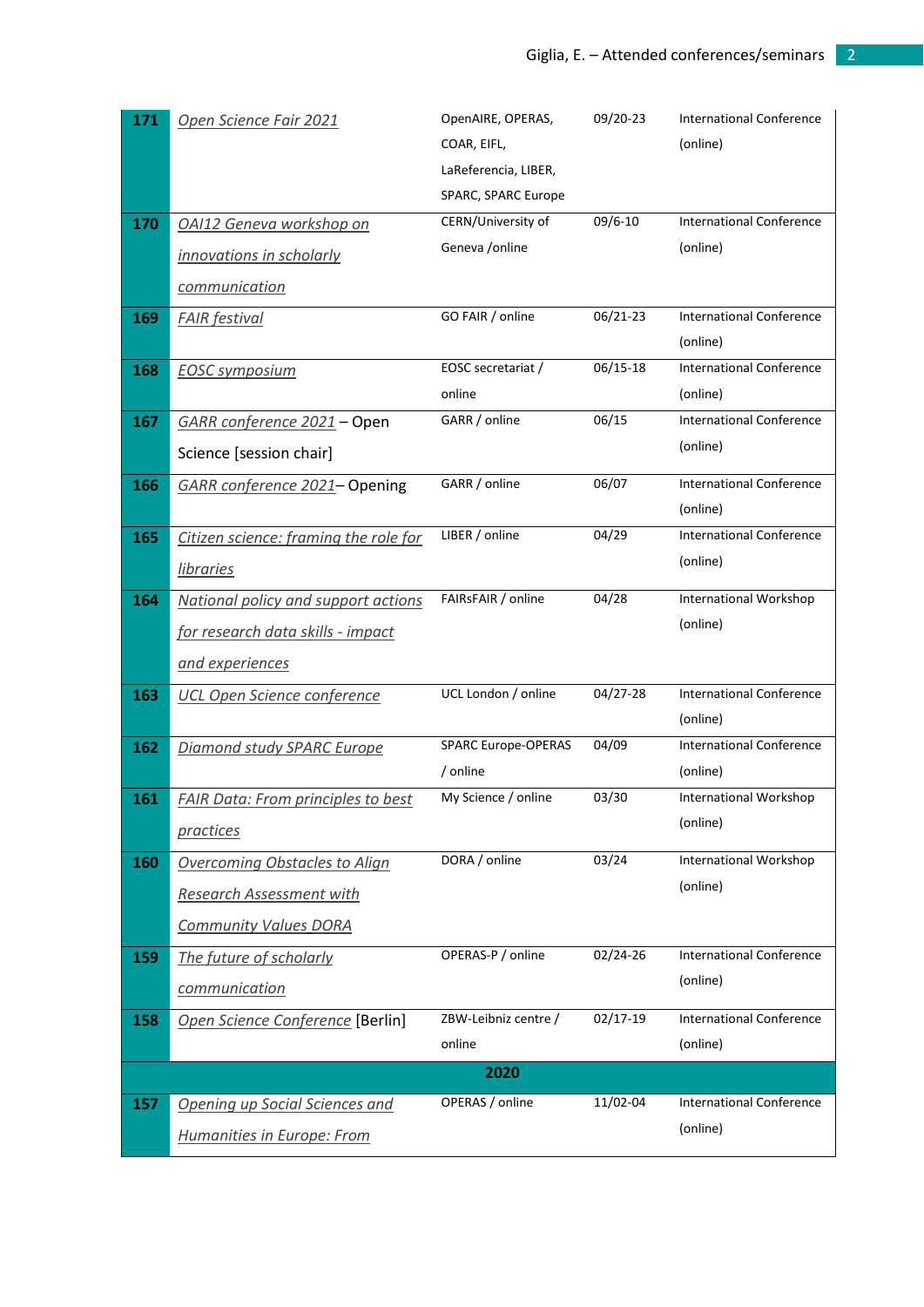|     | <b>Promises to Reality, OPERAS</b>      |                                            |          |                                 |
|-----|-----------------------------------------|--------------------------------------------|----------|---------------------------------|
|     | international conference                |                                            |          |                                 |
| 156 | <b>OpenAIRE Open Research Europe</b>    | OpenAIRE / online                          | 09/30    | International Workshop          |
|     | webinar                                 |                                            |          | (online)                        |
| 155 | <b>EUA webinar Universities and the</b> | EUA - European                             | 09/04    | <b>International Conference</b> |
|     | <b>European Open Science Cloud</b>      | University Association /                   |          | (online)                        |
|     |                                         | online                                     |          |                                 |
| 154 | Research assessment services            | <b>SKN</b> - Scientific                    | 06/11    | <b>International Conference</b> |
|     |                                         | Knowledge Network /                        |          | (online)                        |
|     |                                         | online<br>EOSC Hub / online                | 05/18-20 | <b>International Conference</b> |
| 153 | <b>EOSC Hub week</b>                    |                                            |          | (online)                        |
| 152 | <b>EUA Academic Career Assessment</b>   | EUA - European                             | 05/18-20 | <b>International Workshop</b>   |
|     |                                         | University Association /                   |          | (online)                        |
|     | <u>Webinar series</u>                   | online                                     |          |                                 |
| 151 | <b>CONOSC</b> meeting                   | CONOSC - Council of                        | 04/16    | International Workshop          |
|     |                                         | National Open Science                      |          | (online)                        |
|     |                                         | Coordination / online                      |          |                                 |
|     |                                         | [upon invitation,                          |          |                                 |
|     |                                         | representing Italy]                        |          |                                 |
|     |                                         |                                            |          |                                 |
| 150 | <b>GO FAIR annual meeting:</b>          | GoFAIR / Hamburg                           | 01/23-24 | <b>International Conference</b> |
|     | convergence                             |                                            |          |                                 |
|     |                                         | 2019                                       |          |                                 |
| 149 | Data Stewardship Competence             | GoFAIR / Leiden [upon                      | 12/19    | International Workshop          |
|     | centers IN launch                       | invitation]                                |          |                                 |
| 148 | <b>EOSC</b> symposium                   | EOSC secretariat /                         | 11/25-27 | <b>International Conference</b> |
|     |                                         | <b>Budapest</b>                            |          |                                 |
| 147 | Teaching (FAIR) data management         | EUA - European                             | 11/19    | <b>International Workshop</b>   |
|     | and stewardship                         | University Association /                   |          |                                 |
|     |                                         | Amsterdam [upon                            |          |                                 |
|     |                                         | invitation]                                |          |                                 |
| 146 | EUA workshop on Research data           | EUA - European<br>University Association / | 10/30    | International Workshop          |
|     | management and FAIR principles          | Madrid [upon                               |          |                                 |
|     |                                         | invitation]                                |          |                                 |
| 145 | Open Science Coordination in            | CONOSC - Council of                        | 10/21    | <b>International Conference</b> |
|     | <b>Europe - CONOSC kick off meeting</b> | National Open Science                      |          |                                 |
|     |                                         | Coordination / Helsinki                    |          |                                 |
|     |                                         | [upon invitation,<br>representing Italy]   |          |                                 |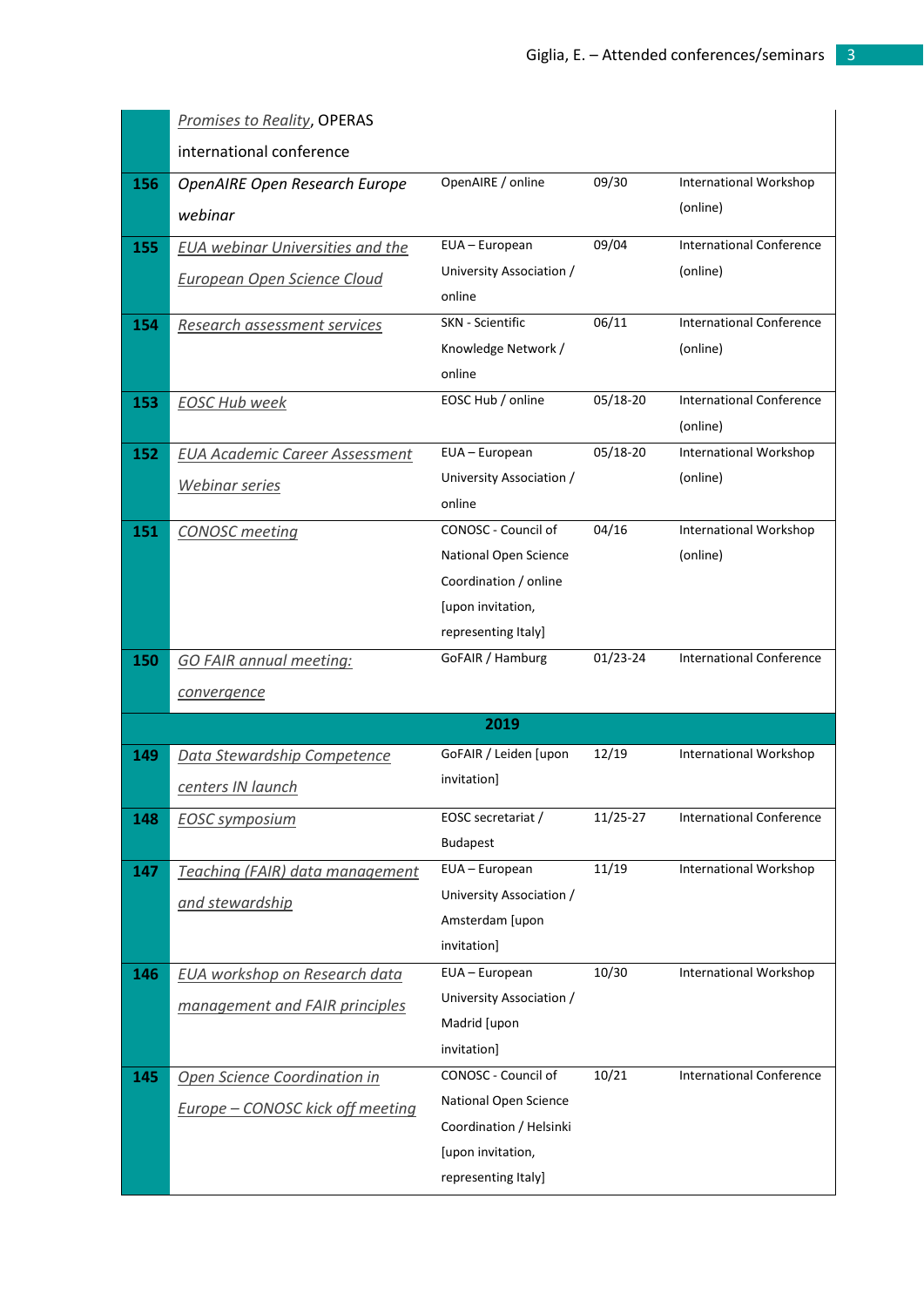| 144 | OA2020 national negotiators                               | OA2020-Max Planck        | $10/13 - 14$ | <b>International Conference</b> |
|-----|-----------------------------------------------------------|--------------------------|--------------|---------------------------------|
|     | summit [upon invitation]                                  | Digital Library / Berlin |              |                                 |
|     |                                                           | [upon invitation]        |              |                                 |
| 143 | Open Science Fair                                         | OSFair / Porto           | 09/16-18     | <b>International Conference</b> |
| 142 | OAI11 CERN workshop on                                    | OAI-CERN / Genève        | 06/19-21     | <b>International Conference</b> |
|     | <b>Innovations in scholarly</b>                           |                          |              |                                 |
|     | communications                                            |                          |              |                                 |
| 141 | <b>Bibliodiversity challenges and</b>                     | ELPUB / Marseille        | $06/3 - 4$   | <b>International Conference</b> |
|     | promises in academic publishing,                          |                          |              |                                 |
|     | <b>ELPUB 2019</b>                                         |                          |              |                                 |
| 140 | Shaping new ways to open the                              | HIRMEOS / Marseille      | 06/2         | <b>International Conference</b> |
|     | <u>book</u>                                               |                          |              |                                 |
| 139 | Open Science, aspetti giuridici della                     | Ministero Istruzione     | 05/23        | International Workshop          |
|     | gestione dei dati, Data                                   | Università e Ricerca /   |              |                                 |
|     | management Plan                                           | Roma                     |              |                                 |
| 138 | <b>EUA workshop on Research</b>                           | EUA - European           | 05/14        | International Workshop          |
|     | <b>Assessment in the Transition to</b>                    | University Association / |              |                                 |
|     | Open Science                                              | <b>Brussels</b>          |              |                                 |
| 137 | Plan S - dai principi                                     | CNR-ISTI / Pisa          | 05/08        | Conference                      |
|     | all'implementazione                                       |                          |              |                                 |
| 136 | The value of Open Science/Do you                          | SKN - Scientific         | 05/07        | <b>International Conference</b> |
|     |                                                           |                          |              |                                 |
|     | speak citizen science? - Focus on                         | Knowledge Network /      |              |                                 |
|     | Open Science - Turin chapter XIX                          | Torino                   |              |                                 |
| 135 | <b>EOSC Hub week</b>                                      | EOSC Hub / Prague        | $04/10-12$   | <b>International Conference</b> |
| 134 | Open Science Conference 2019                              | ZBW-Leibniz centre /     | 03/19-20     | <b>International Conference</b> |
|     |                                                           | Berlin                   |              |                                 |
| 133 | Open Science: what's going on in                          | Ministero Istruzione     | 03/12        | International Workshop          |
|     | <b>Europe</b>                                             | Università e Ricerca /   |              |                                 |
|     |                                                           | Roma<br>CNR / Roma       | 02/12        | <b>International Conference</b> |
| 132 | Transformative agreements e                               |                          |              |                                 |
|     | PlanS: verso l'Open Access globale                        | Go FAIR / Leiden         | $01/15-16$   |                                 |
| 131 | <b>GO FAIR Implementation networks</b>                    |                          |              | International Workhsop          |
|     | annual meeting                                            |                          |              |                                 |
| 130 | <b>HIRMEOS Workshops on</b>                               | HIRMEOS / Paris          | 01/11        | <b>International Conference</b> |
|     | <b>Annotation and Metrics for OA</b><br><b>Monographs</b> |                          |              |                                 |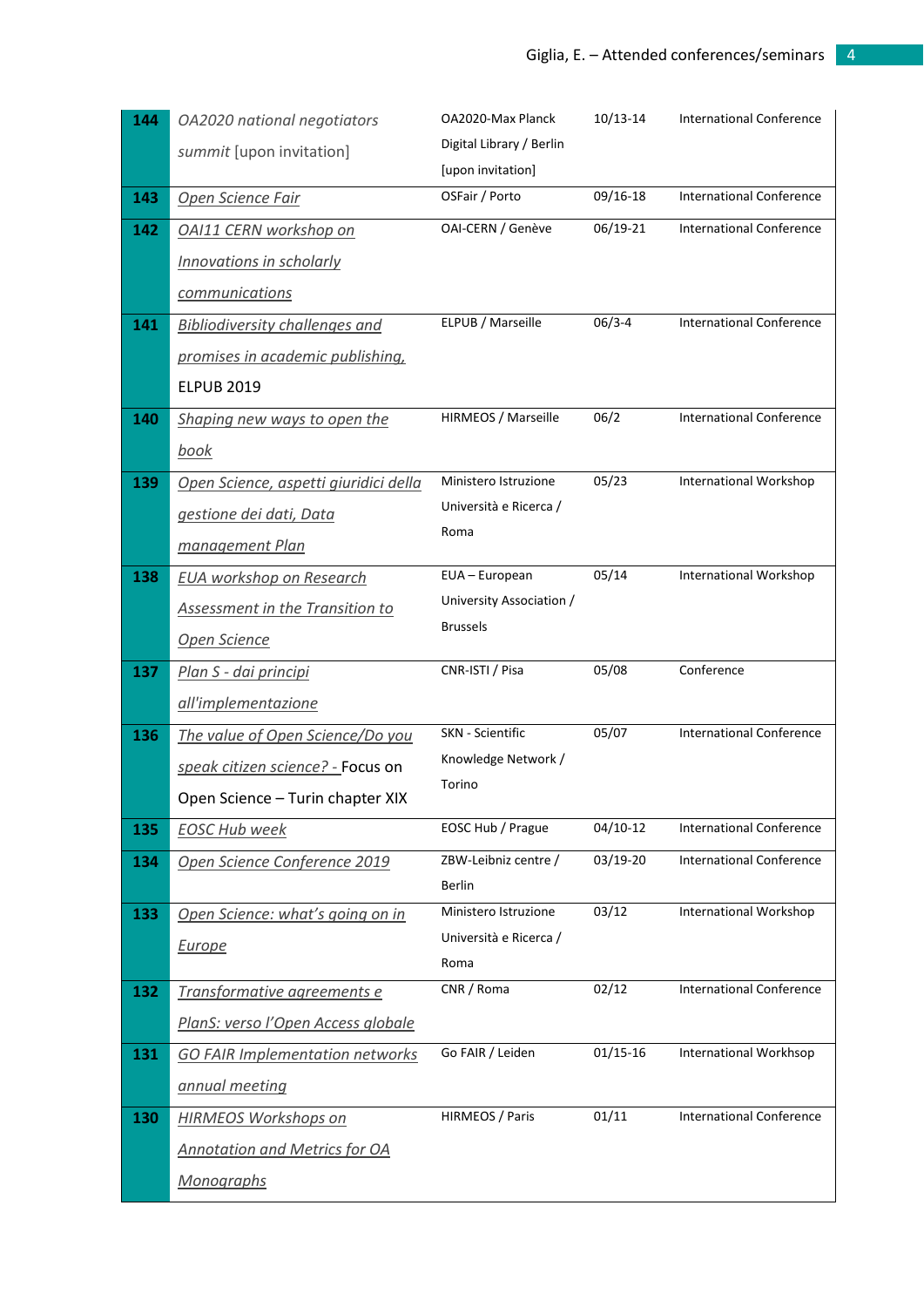|            |                                        | 2018                             |             |                                 |
|------------|----------------------------------------|----------------------------------|-------------|---------------------------------|
| 129        | The future of scholarly                | OpenAIRE / Torino                | 12/10       | <b>International Conference</b> |
|            | communication, OpenAIRE national       |                                  |             |                                 |
|            | workshop                               |                                  |             |                                 |
| 128        | Aligning strategies to enable Open     | OA2020-Max Planck                | $12/3 - 4$  | <b>International Conference</b> |
|            | Access, 14th Berlin Open Access        | Digital library / Berlin         |             |                                 |
|            | Conference [upon invitation]           |                                  |             |                                 |
| 127        | 13th Munin conference on               | University of Tromso /           | 11/28-29    | <b>International Conference</b> |
|            | scholarly communication                | Tromso                           |             |                                 |
| 126        | <b>European Open Science Cloud</b>     | University of Vienna -           | 11/23       | <b>International Conference</b> |
|            | launch event [upon invitation]         | EOSC [upon invitation]           |             |                                 |
| 125        | <b>EOSC stakeholder forum 2018</b>     | EOSC hub / Vienna                | 11/21-22    | <b>International Conference</b> |
| 124        | Scienza aperta, pubblicità,            | AISA / Cagliari                  | 11/08-09    | Conference                      |
|            | democrazia, AISA 4. conferenza         |                                  |             |                                 |
|            | annuale                                |                                  |             |                                 |
| 123        | <b>EOSC</b> - Austria takes initiative | University of Vienna-            | 10/30-31    | <b>International Conference</b> |
|            | [upon invitation]                      | EOSC [upon invitation]           |             |                                 |
| 122        | <b>GO FAIR Country meeting</b>         | Go FAIR / Leiden [as             | 10/26       | International Workhsop          |
|            |                                        | Italian Ministry of              |             |                                 |
|            |                                        | Research repr.]                  |             |                                 |
| 121        | Non per profitto: la scienza aperta    | Università di Trento /<br>Trento | 10/25       | Conference                      |
|            | e il ruolo dell'università, Open       |                                  |             |                                 |
|            | <b>Access Week</b>                     |                                  |             |                                 |
| 120        | Digital Infrastructures for Research   | EOSC hub / Lisbon                | $10/9 - 11$ | <b>International Conference</b> |
| 119        | OpenUP final conference Opening        | OpenUP / Brussels                | $09/5 - 6$  | <b>International Conference</b> |
|            | Up the Research Life Cycle:            |                                  |             |                                 |
|            | <b>Innovative Methods for Open</b>     |                                  |             |                                 |
|            | <b>Science</b>                         |                                  |             |                                 |
| 118        | OpenUP high level workshop on          | OpenUP / Brussels                | 06/28       | International Workshop          |
|            | <b>Open Science</b>                    | [upon invitation]                |             |                                 |
| 117        | <b>Reproducible and Transparent</b>    | Università di Torino /           | 06/25       | International Workshop          |
|            | <b>Research Workflows for Life</b>     | Torino                           |             |                                 |
|            | Scientists: Why and how                |                                  |             |                                 |
| <b>116</b> | <b>EOSC 2. Summit</b>                  | European Commission /            | 06/11       | <b>International Conference</b> |
|            |                                        | Brussels [upon                   |             |                                 |
|            |                                        | invitation]                      |             |                                 |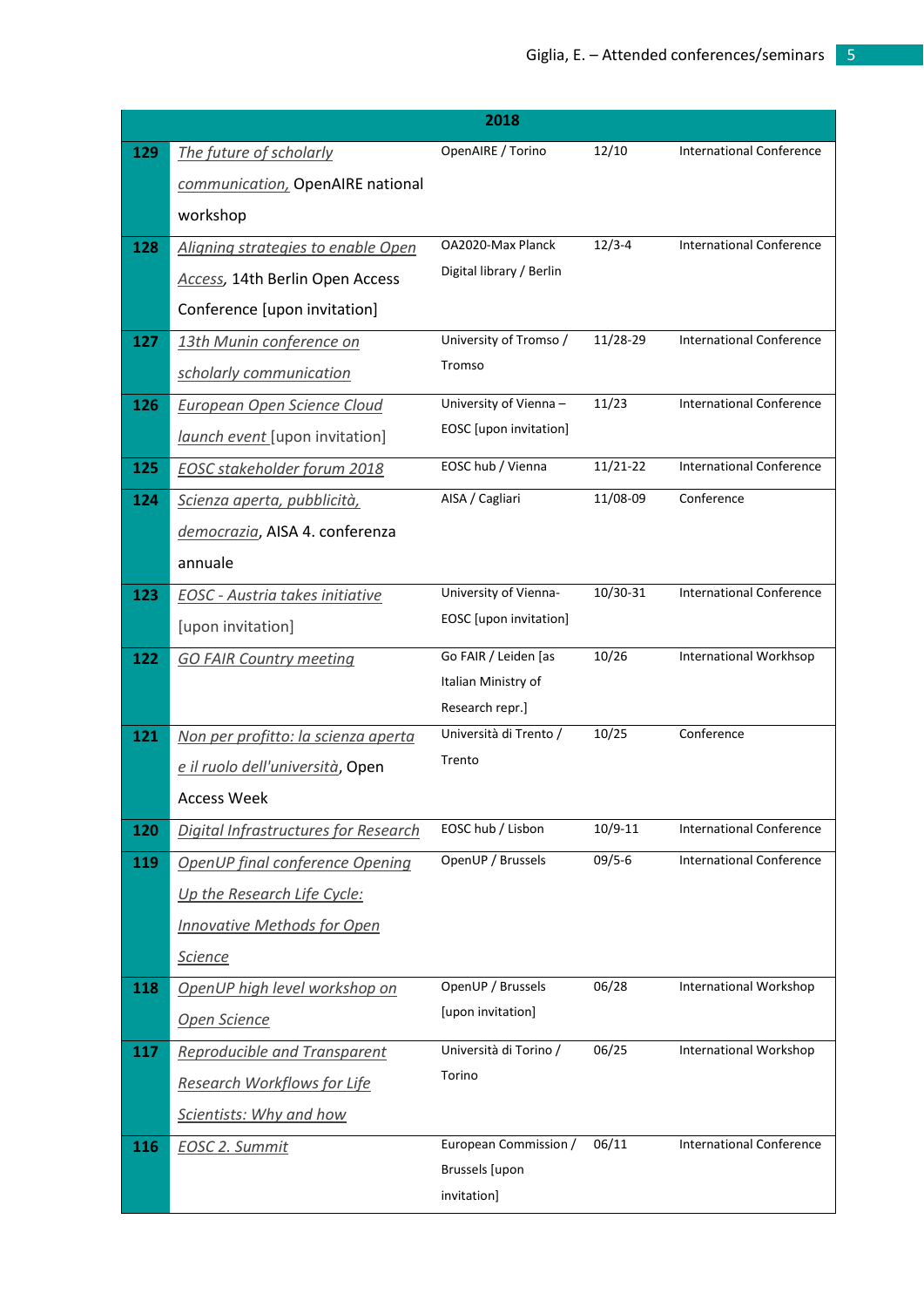| 115        | Open Scholarly Communication in        | <b>OPERAS / Athens</b>       | $05/31-$   | <b>International Conference</b> |
|------------|----------------------------------------|------------------------------|------------|---------------------------------|
|            | <b>Europe. Addressing the</b>          |                              | 06/01      |                                 |
|            | Coordination Challenge, OPERAS D       |                              |            |                                 |
|            | final conference                       |                              |            |                                 |
| 114        | Paving the Way for Text and Data       | OpenMinTed / Brussels        | 05/24      | <b>International Conference</b> |
|            | <b>Mining in Science</b>               |                              |            |                                 |
| 113        | Valutazione della ricerca e servizi di | HIRMEOS - OPERAS /           | 03/21      | Workshop                        |
|            | identificazione/citazione:             | Torino                       |            |                                 |
|            | prospettive nelle scienze umane e      |                              |            |                                 |
|            | <u>sociali</u>                         |                              |            |                                 |
|            |                                        | 2017                         |            |                                 |
| 112        | <b>Open Science Fair</b>               | OSFair / Athens              | $09/5 - 7$ | <b>International Conference</b> |
| <b>111</b> | OAI10 CERN workshop on                 | OAI10 / Geneva               | 06/20-22   | <b>International Conference</b> |
|            | innovations in scholarly               |                              |            |                                 |
|            | communication                          |                              |            |                                 |
| 110        | Cento in una volta sola è meglio di    | OPERAS Italia / Roma         | 05/31      | Unconference                    |
|            | cento volte soli   La non-             |                              |            |                                 |
|            | conferenza per l'Editoria              |                              |            |                                 |
|            | accademica aperta                      |                              |            |                                 |
| 109        | Open Research Data Management:         | Università di Torino,        | 05/24-25   | International workshop          |
|            | policies and tools                     | IOSSG / Milano               |            |                                 |
| 108        | Managing the Data Deluge: roles        | LEARN project / London       | 05/5       | <b>International Conference</b> |
|            | and responsibilities for your          |                              |            |                                 |
|            | institution                            |                              |            |                                 |
| 107        | Open Science conference 2017           | ZBW-Leibniz centre /         | 03/20-22   | <b>International Conference</b> |
|            |                                        | Berlin                       |            |                                 |
| 106        | <b>Impact and Measurement of Open</b>  | OpenAIRE / Oslo              | 02/13-15   | <b>International Conference</b> |
|            | <b>Access</b>                          |                              |            |                                 |
| 105        | Shaping and aligning research data     | LEARN project /<br>Barcelona | 01/26-27   | <b>International Conference</b> |
|            | management policies                    |                              |            |                                 |
|            |                                        | 2016                         |            |                                 |
| 104        | <b>New Roles in Open Science and</b>   | Università Venezia /         | 11/25      | International Conference        |
|            | Data Stewardship                       | Venezia                      |            |                                 |
| 103        | <b>FAIR data management. Best</b>      | Università di Torino,        | $11/14-15$ | <b>International Conference</b> |
|            | practices and open issues              | CNR, RDA Italy / Firenze     |            |                                 |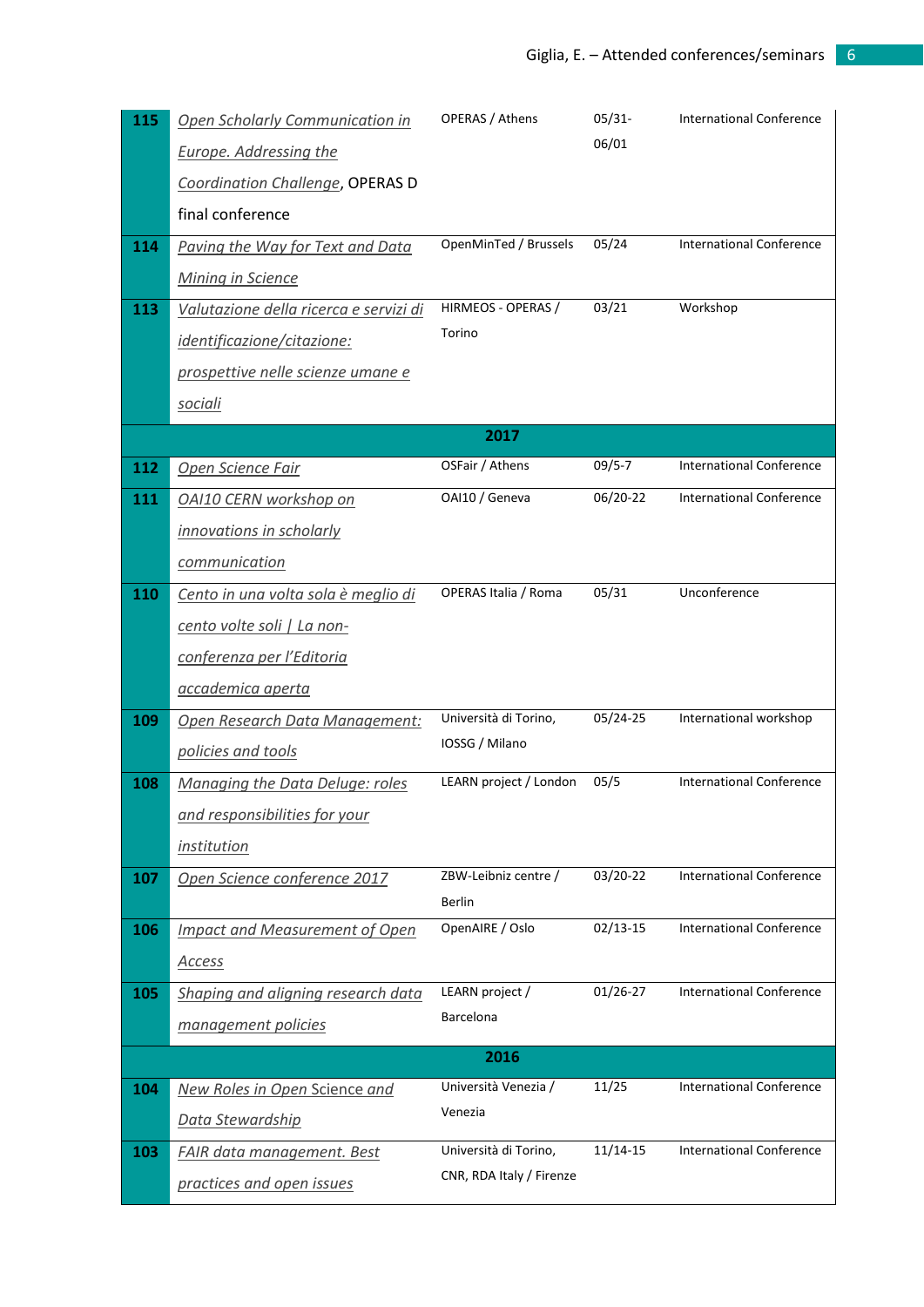| 102 | L'accesso aperto alla letteratura         | CRUI / Roma            | 10/26      | Conference                      |
|-----|-------------------------------------------|------------------------|------------|---------------------------------|
|     | scientifica in Italia. Bilanci e          |                        |            |                                 |
|     | <i>prospettive</i>                        |                        |            |                                 |
| 101 | Open justice e open science: le           | Università di Torino / | 10/25      | Workshop                        |
|     | esperienze di Juriswiki e                 | Torino                 |            |                                 |
|     | OpenQuake                                 |                        |            |                                 |
| 100 | Open repositories - OR2016                | OR2016 / Dublin        | 06/13-16   | <b>International Conference</b> |
| 99  | Open Research Data and Open               | CNR, Università di     | 05/31      | <b>International Conference</b> |
|     | <b>Science</b>                            | Torino, AISA / Roma    |            |                                 |
| 98  | OpenAIRE: a platform to support           | CNR, Università di     | 05/30      | <b>International Conference</b> |
|     | Open Science in Europe                    | Torino, AISA / Roma    |            |                                 |
| 97  | Green Light for Open Access:              | PASTEUR4OA /           | 05/17-28   | <b>International Conference</b> |
|     | <b>Aligning Europe's OA Policies</b>      | Amsterdam              |            |                                 |
| 96  | Open science - From vision to             | EU NL Presidency /     | $04/4 - 5$ | <b>International Conference</b> |
|     | <u>action</u>                             | Amsterdam              |            |                                 |
| 95  | PASTEUR4OA/South West Europe              | PASTEUR4OA / Torino    | 02/22      | International workshop          |
|     | <b>Meeting of Research Performing</b>     |                        |            |                                 |
|     | <b>Organisations</b>                      |                        |            |                                 |
| 94  | "Federica", l'e-Learning                  | Università di Torino / | 02/8       | Workshop                        |
|     | dell'Università degli Studi di Napoli     | Torino                 |            |                                 |
|     | <b>Federico II</b>                        |                        |            |                                 |
|     |                                           | 2015                   |            |                                 |
| 93  | Open Access publishing per la             | CNR / Roma             | 12/9       | <b>International Conference</b> |
|     | diffusione del sapere scientifico         |                        |            |                                 |
| 92  | Data Management Plans,                    | Università di Torino-  | 11/19      | International workshop          |
|     | principles and practice                   | CNR / Bologna          |            |                                 |
| 91  | Open research data: creating              | Università di Torino-  | 11/18      | <b>International Conference</b> |
|     | bridges for Open Science - Open           | CNR / Bologna          |            |                                 |
|     | <b>CON</b> satellite event                |                        |            |                                 |
| 90  | Immagini e testi online: il diritto       | Università di Torino / | 10/20      | Workshop                        |
|     | d'autore alla prova del web, Open         | Torino                 |            |                                 |
|     | <b>Access Week</b>                        |                        |            |                                 |
| 89  | <b>Alternative Open Access Publishing</b> | European Commission /  | 10/12      | International workshop          |
|     | Models [upon invitation]                  | <b>Brussels</b>        |            |                                 |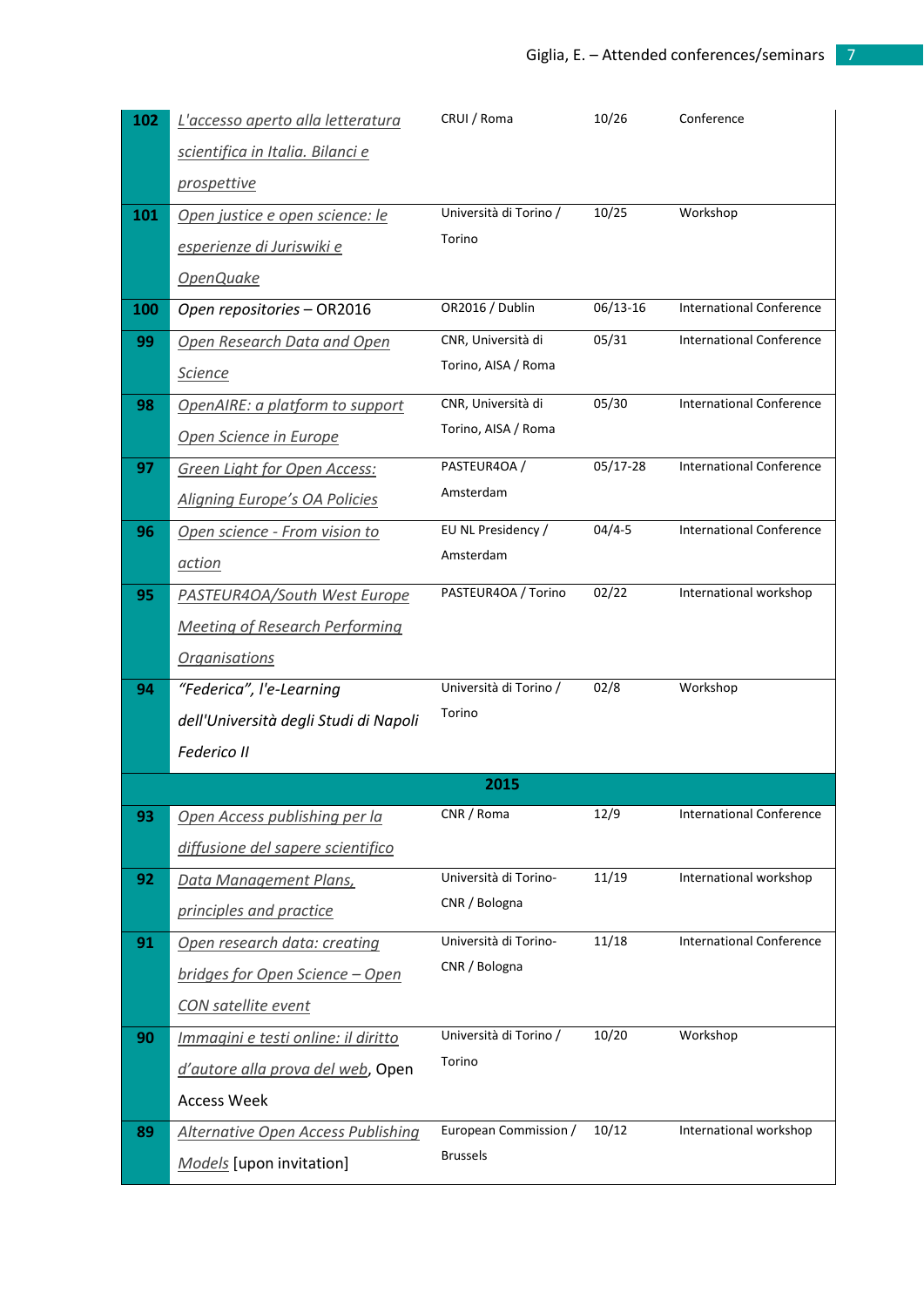| 88 | Opening up to an era of innovation     | European Commission /<br><b>Brussels</b> | 06/22-23     | <b>International Conference</b> |
|----|----------------------------------------|------------------------------------------|--------------|---------------------------------|
| 87 | <b>CERN</b> workshop on innovations in | OAI9, Geneva                             | 06/17-19     | <b>International Conference</b> |
|    | scholarly communication (OAI9)         |                                          |              |                                 |
| 86 | IRIS per la disseminazione e la        | CINECA / Bologna                         | 05/26        | Conference                      |
|    | valutazione della ricerca              |                                          |              |                                 |
| 85 | Open data e Open Access quali          | GIDIF-RBM / Milano                       | 03/13        | Conference                      |
|    | differenze e quali convergenze?        |                                          |              |                                 |
| 84 | Open Access to research data as a      | RECODE project /                         | $01/15 - 16$ | <b>International Conference</b> |
|    | driver for Open Science                | Athens                                   |              |                                 |
|    |                                        | 2014                                     |              |                                 |
| 83 | DOI outreach conference                | AIE - Crossref / Milano                  | 11/21        | <b>International Conference</b> |
| 82 | La valutazione della ricerca nelle     | ANVUR / Roma                             | 11/17        | International Workshop          |
|    | <b>Humanities and Social Sciences</b>  |                                          |              |                                 |
| 81 | Dichiarazione di Messina 2.0: la via   | Università di Messina -                  | $11/3 - 4$   | <b>International Conference</b> |
|    | italiana all'accesso aperto            | CRUI / Messina                           |              |                                 |
| 80 | Open Science: orizzonti e              | Università di Torino /                   | 10/22        | Conference                      |
|    | strumenti, OA week                     | Torino                                   |              |                                 |
| 79 | Open Access e scienza aperta: stato    | Università di Trento /                   | 10/20        | Conference                      |
|    | dell'arte e strategie per il futuro    | Trento                                   |              |                                 |
| 78 | La valutazione della ricerca nelle     | Università di Torino /                   | 10/7         | Conference                      |
|    | aree umanistica e sociale. Problemi    | Torino                                   |              |                                 |
|    | teorici, controversie, percorsi        |                                          |              |                                 |
|    | praticabili                            |                                          |              |                                 |
| 77 | Ecosistemi per la ricerca              | <b>ACNP-NILDE / Trieste</b>              | 05/22-23     | Conference                      |
|    | (ACNP/NILDE)                           |                                          |              |                                 |
| 76 | CINECA presenta il nuovo sistema       | CINECA / Bologna                         | 04/10        | Workshop                        |
|    | per la Ricerca Scientifica di Ateneo   |                                          |              |                                 |
|    |                                        | 2013                                     |              |                                 |
| 75 | Berlin 11: ten years Berlin            | Max Planck / Berlin                      | 11/19-20     | <b>International Conference</b> |
|    | Declaration                            |                                          |              |                                 |
| 74 | Ridefinire i diritti: autore e lettore | Università del                           | 10/25        | Conference                      |
|    | nella prospettiva dell'accesso         | Piemonte Orientale /<br>Vercelli         |              |                                 |
|    | aperto alla letteratura scientifica    |                                          |              |                                 |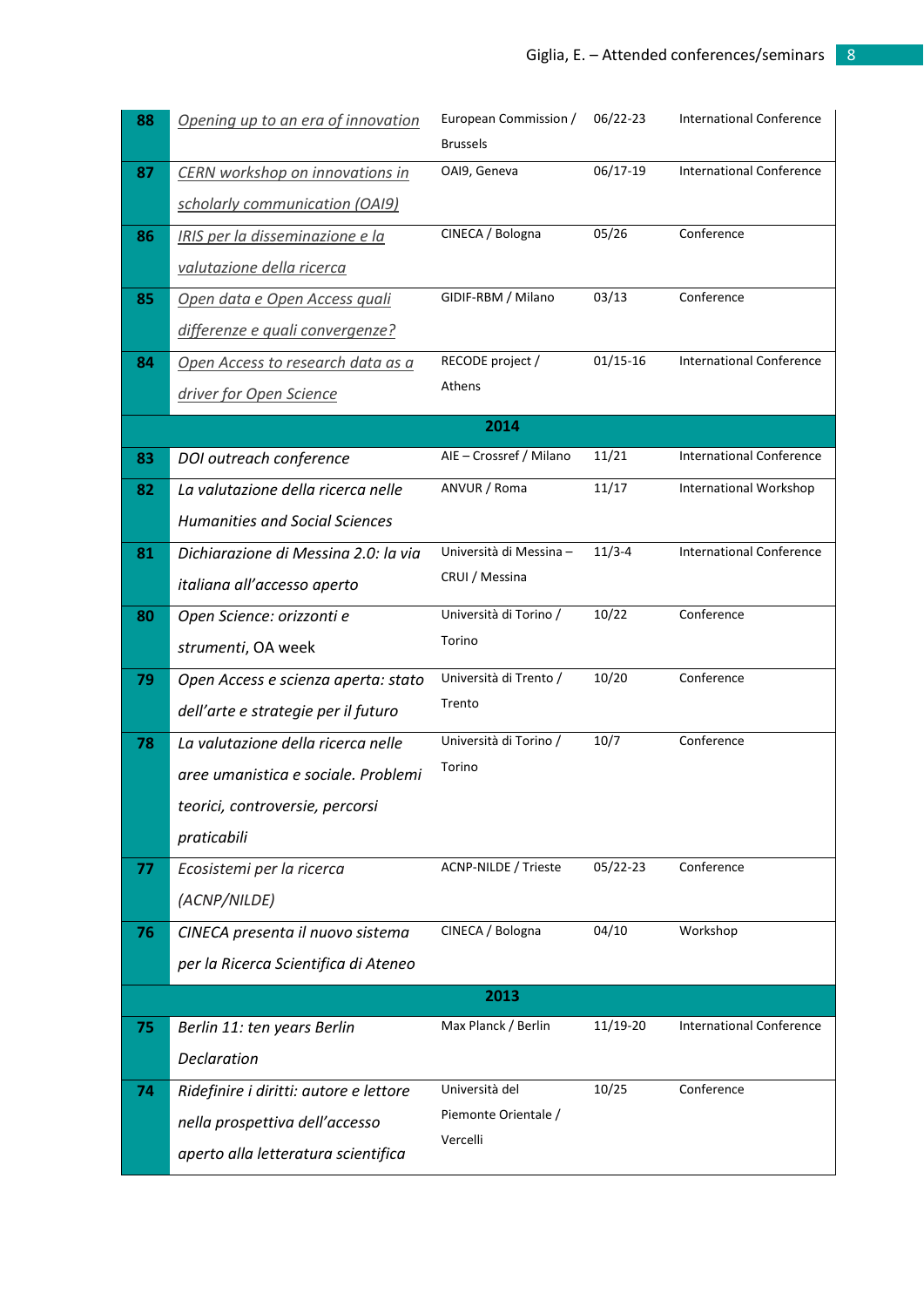| 73 | Open Access Week e didattica         | Università di Verona /<br>Verona | 10/23        | Conference                      |
|----|--------------------------------------|----------------------------------|--------------|---------------------------------|
|    | aperta - I 10 anni dell'Open Access  |                                  |              |                                 |
|    | dalla Berlin Declaration a oggi,     |                                  |              |                                 |
|    | 2003-2013 esempi ed esperienze       |                                  |              |                                 |
| 72 | Scienze umane e sociali e Open       | Università di Torino /           | 10/22        | Conference                      |
|    | Access: prospettive e opportunità,   | Torino                           |              |                                 |
|    | OA week                              |                                  |              |                                 |
| 71 | Open Access@EKT - Developing         | EKT-MedOANet /                   | $10/16 - 18$ | <b>International Conference</b> |
|    | common European policies for the     | Athens                           |              |                                 |
|    | innovative use of public and         |                                  |              |                                 |
|    | scientific information (MedOANet     |                                  |              |                                 |
|    | European Conference)                 |                                  |              |                                 |
| 70 | <b>CINECA Library User Group</b>     | CINECA / Bologna                 | 10/9         | Workshop                        |
| 69 | OAI 8 - CERN workshop on             | OAI8 - CERN / Geneva             | 06/19-21     | <b>International Conference</b> |
|    | innovations in scholarly             |                                  |              |                                 |
|    | communication                        |                                  |              |                                 |
| 68 | Journées Couperin Open Access        | Couperin / Paris                 | 01/24-25     | <b>International Conference</b> |
|    |                                      |                                  |              |                                 |
|    |                                      | 2012                             |              |                                 |
| 67 | Comunicazione scientifica e Open     | Università di Torino /           | 10/24        | Conference                      |
|    | Access: opportunità per una          | Torino                           |              |                                 |
|    | scienza che cambia, OA week          |                                  |              |                                 |
| 66 | DATACITE conference Digital          | Datacite / Copenhagen            | 06/14        | <b>International Conference</b> |
|    | research data in practice: solutions |                                  |              |                                 |
|    | for improving discovery, access and  |                                  |              |                                 |
|    | use                                  |                                  |              |                                 |
| 65 | Structural frameworks for open,      | NORDBIB/                         | 06/11-13     | <b>International Conference</b> |
|    | digital research                     | Copenhagen                       |              |                                 |
| 64 | Linking Open Access publications to  | OpenAIRE /                       | 06/11        | <b>International Conference</b> |
|    | data - policy development and        | Copenhagen                       |              |                                 |
|    | implementation                       |                                  |              |                                 |
| 63 | I nuovi alfabeti della biblioteca    | Regione Lombardia -              | 03/20        | Conference                      |
|    |                                      | Biblioteche oggi /<br>Milano     |              |                                 |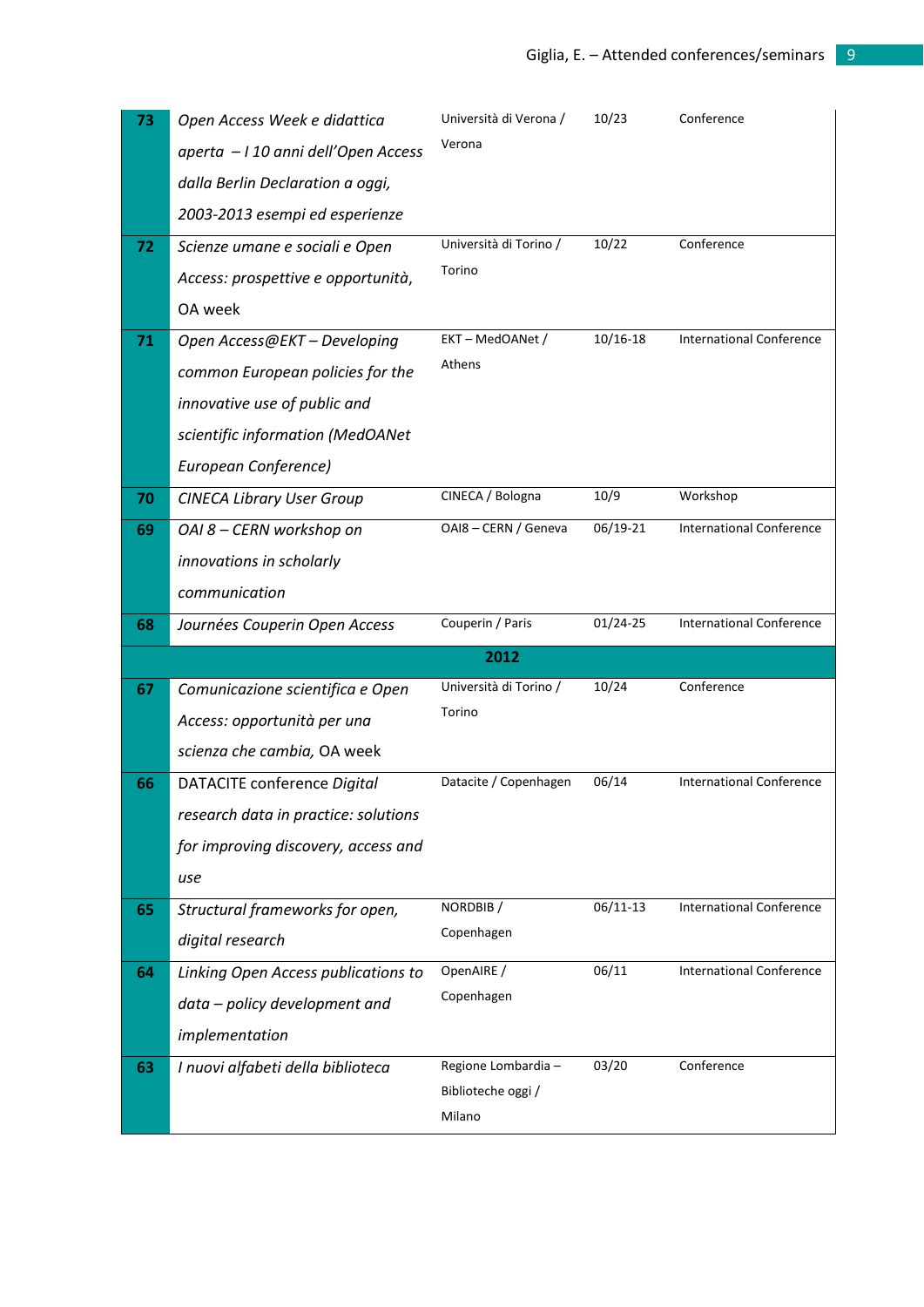| 62 | Valutare e valorizzare la ricerca.         | Università di Torino /   | 02/3     | <b>International Conference</b> |
|----|--------------------------------------------|--------------------------|----------|---------------------------------|
|    | Esperienze nazionali e                     | Torino                   |          |                                 |
|    | internazionali                             |                          |          |                                 |
|    |                                            | 2011                     |          |                                 |
| 61 | Il futuro della comunicazione              | Università di Tor        | 10/27    | Conference                      |
|    | scientifica tra e-science e Open           | Vergata / Roma           |          |                                 |
|    | Access                                     |                          |          |                                 |
| 60 | Open Access, archivi istituzionali e       | AIB Piemonte / Torino    | 10/24    | Conference                      |
|    | valutazione della ricerca                  |                          |          |                                 |
| 59 | La ricerca universitaria e la sua          | Università Cattolica del | 09/28    | Conference                      |
|    | valutazione                                | Sacro Cuore / Milano     |          |                                 |
| 58 | US@IT: conoscenza, creatività e            | John Cabot University /  | 09/16    | <b>International Conference</b> |
|    | fair use nelle università                  | Roma                     |          |                                 |
| 57 | OAI 7 - CERN workshop on                   | OAI7 - CERN / Geneva     | 06/22-24 | <b>International Conference</b> |
|    | innovations in scholarly                   |                          |          |                                 |
|    | communication                              |                          |          |                                 |
| 56 | Landscape and horizons in peer             | CNR / Roma               | 09/14    | <b>International Conference</b> |
|    | review. The European Peer Review           |                          |          |                                 |
|    | Guide. Recommendation and                  |                          |          |                                 |
|    | actions                                    |                          |          |                                 |
| 55 | Reading the future - Open Access           | CNR / Roma               | 06/9     | <b>International Conference</b> |
|    | issues                                     |                          |          |                                 |
| 54 | 2 <sup>nd</sup> EUROCRIS Workshop on CRIS, | EUROCRIS / Roma          | 05/23-24 | <b>International Conference</b> |
|    | <b>CERIF and Institutional</b>             |                          |          |                                 |
|    | Repositories, Integrating Research         |                          |          |                                 |
|    | Information: CRIS + OAR                    |                          |          |                                 |
| 53 | Lectio Magistralis Open Access:            | Università di Torino /   | 05/12    | Lectio Magistralis              |
|    | Optimizing scholarly and scientific        | Torino                   |          |                                 |
|    | communication in the digital age,          |                          |          |                                 |
|    | prof. Jean Claude Guédon (Univ. de         |                          |          |                                 |
|    | Montreal)                                  |                          |          |                                 |
| 52 | Diritto d'autore, Open Access e            | Università di Torino /   | 02/3     | Conference                      |
|    | Depositi Istituzionali                     | Torino                   |          |                                 |
|    |                                            | 2010                     |          |                                 |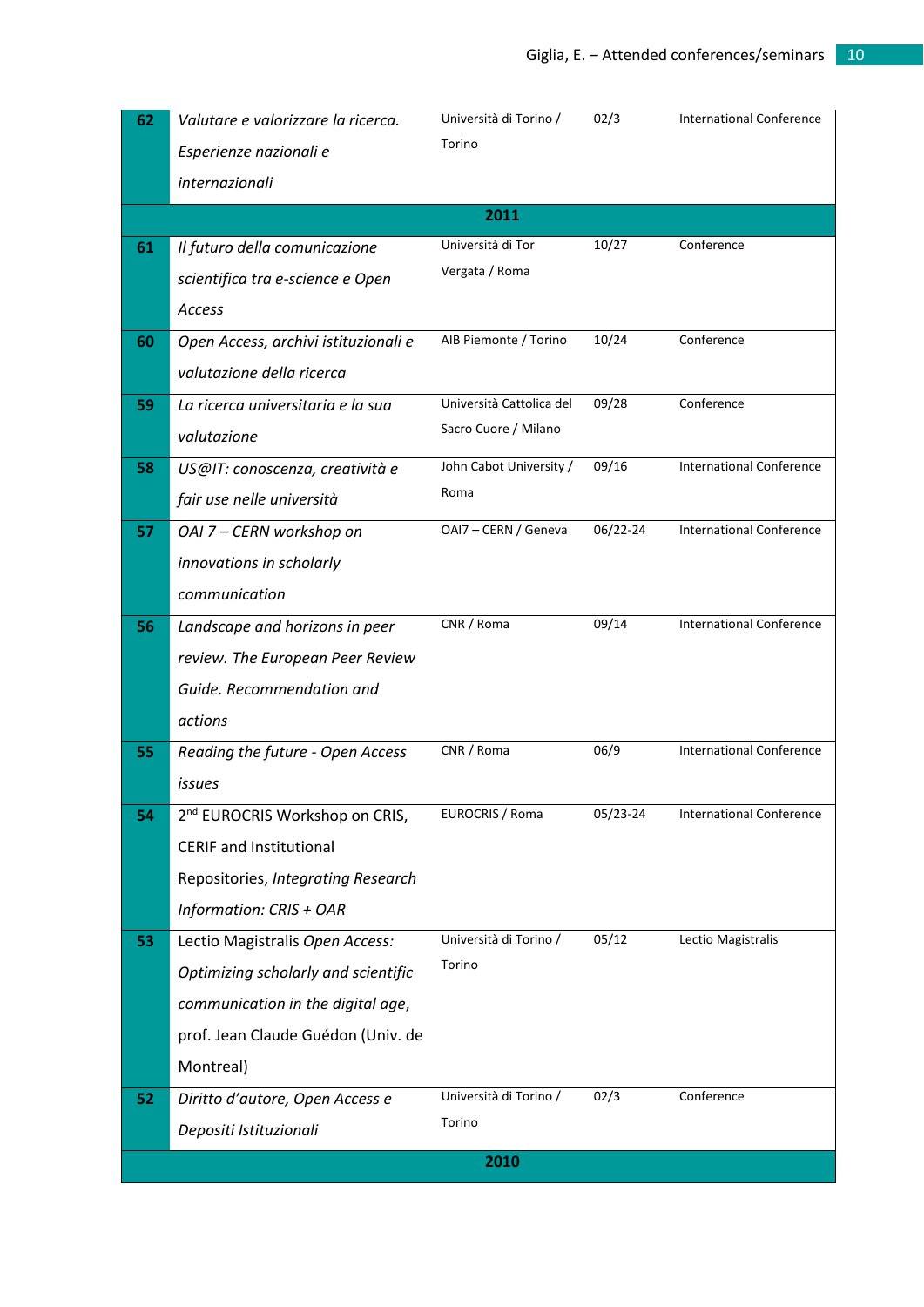| 51 | Open Access Open Data expert            | GoPortis / Koln                                 | 12/13-14   | <b>International Conference</b> |
|----|-----------------------------------------|-------------------------------------------------|------------|---------------------------------|
|    | conference                              |                                                 |            |                                 |
| 50 | Policy workshop on access to and        | European Commission,                            | 11/25-26   | <b>International Workshop</b>   |
|    | preservation of scientific              | DG Research / Bruxelles                         |            |                                 |
|    | information, [Italian delegate]         |                                                 |            |                                 |
| 49 | Accesso aperto alla conoscenza,         | Associazione Italiane                           | $11/3 - 5$ | Conference                      |
|    | accesso libero alla biblioteca          | Biblioteche / Firenze                           |            |                                 |
| 48 | Open Access e conoscenza aperta:        | Università di Torino /                          | 10/18      | <b>International Conference</b> |
|    | quali vantaggi per chi fa ricerca,      | Torino                                          |            |                                 |
|    | OA week                                 |                                                 |            |                                 |
| 47 | Il problema della valutazione della     | Università degli Studi di                       | 09/24      | Conference                      |
|    | ricerca scientifica per le discipline e | Milano                                          |            |                                 |
|    | le facoltà umanistiche                  |                                                 |            |                                 |
| 46 | Università e Cyberspazio:               | [NEXA Center for                                | 06/28-30   | Conference                      |
|    | Ridisegnare le istituzioni della        | Internet & Society                              |            |                                 |
|    | conoscenza per l'Era della Rete         | (Politecnico di Torino) -<br>Berkman Center for |            |                                 |
|    |                                         | Internet & Society                              |            |                                 |
|    |                                         | (Harvard University)] /                         |            |                                 |
|    |                                         | Torino                                          |            |                                 |
| 45 | ELPUB : Publishing in the               | ELPUB / Helsinki                                | 06/16-18   | <b>International Conference</b> |
|    | networked world: Transforming the       |                                                 |            |                                 |
|    | nature of communication                 |                                                 |            |                                 |
| 44 | <b>EUNIS Workshop: Research</b>         | CINECA / Bologna                                | 03/19      | <b>International Conference</b> |
|    | information systems as a core           |                                                 |            |                                 |
|    | driver for the European Research        |                                                 |            |                                 |
|    | Area                                    |                                                 |            |                                 |
| 43 | U-GOV Ricerca: nuovo modulo di          | CINECA / Bologna                                | 03/18      | Conference                      |
|    | gestione progetti, evoluzione e casi    |                                                 |            |                                 |
|    | di utilizzo di Catalogo e Valutazione   |                                                 |            |                                 |
| 42 | Verso un'economia della biblioteca.     | Regione Lombardia -                             | 03/11-12   | Conference                      |
|    | Finanziamenti, programmazione e         | Biblioteche oggi /                              |            |                                 |
|    | valorizzazione in tempo di crisi        | Milano                                          |            |                                 |
| 41 | I Sistemi Bibliotecari d'Ateneo:        | AIB / Roma                                      | 02/18      | Conference                      |
|    | realtà a confronto e prospettive        |                                                 |            |                                 |
|    | future                                  |                                                 |            |                                 |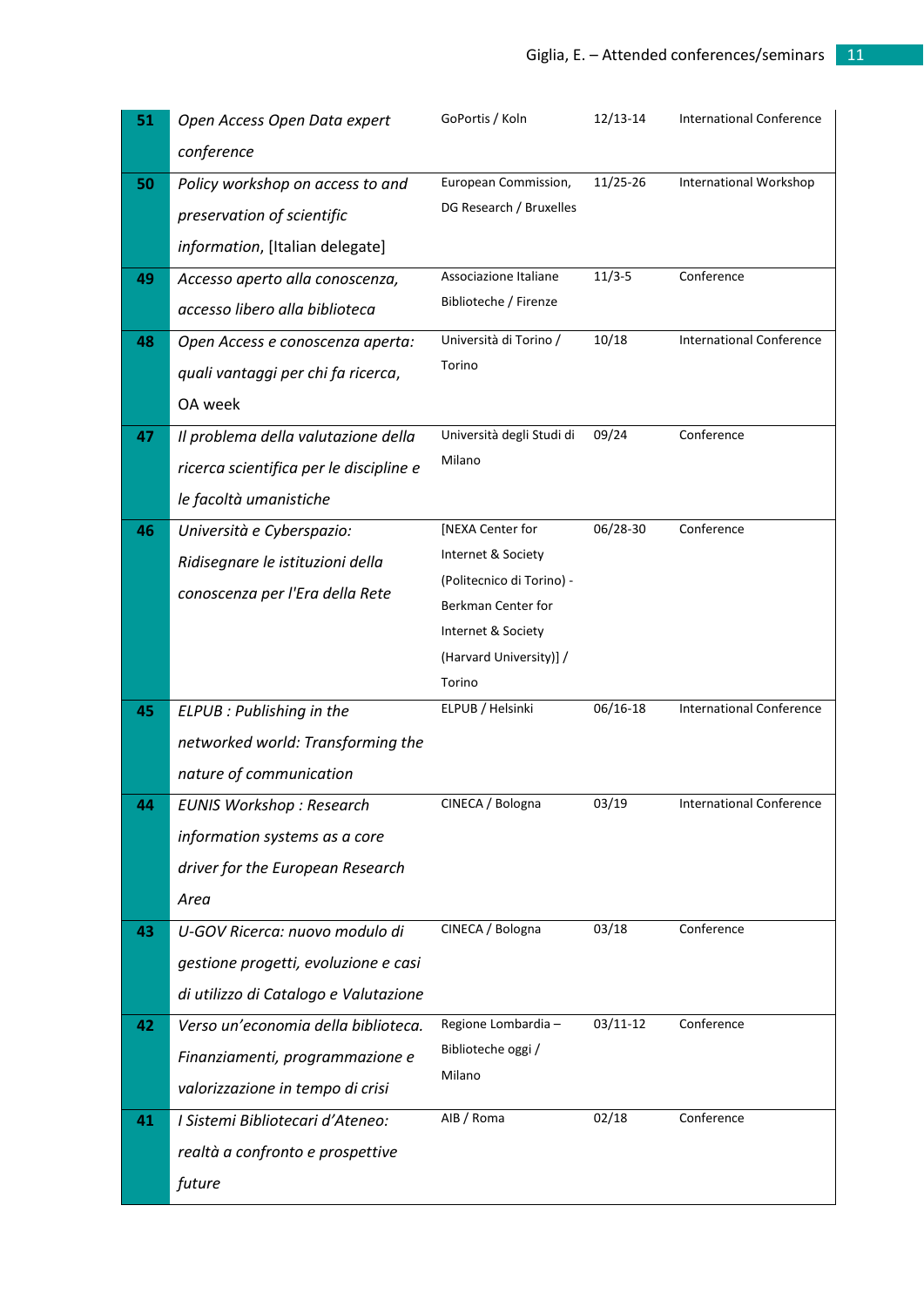| 40 | Il Web 2.0 e le biblioteche: un       | AIB / Torino                 | 01/15        | Workhsop                        |
|----|---------------------------------------|------------------------------|--------------|---------------------------------|
|    | incontro possibile?                   |                              |              |                                 |
|    |                                       | 2009                         |              |                                 |
| 39 | Berlin 7: Open Access reaching        | Max Planck / Paris           | $12/4 - 6$   | <b>International Conference</b> |
|    | diverse communities                   |                              |              |                                 |
| 38 | Open Access Day@PoliTO: capire,       | Politecnico di Torino /      | 11/27        | Workshop                        |
|    | confrontarsi, progettare il futuro    | Torino                       |              |                                 |
| 37 | Surviving peer review: scrivere un    | Emerald Publishing /         | 11/20        | Workshop                        |
|    | articolo scientifico                  | Reggio Emilia                |              |                                 |
| 36 | E-books ed editoria scientifica.      | IRES - Torino                | 11/19        | Conference                      |
|    | Ricercatori ed editori a confronto    |                              |              |                                 |
| 35 | Giornata Nazionale sull'Open          | CRUI / Roma                  | 10/23        | Conference                      |
|    | Access                                |                              |              |                                 |
| 34 | OAI 6 - CERN workshop on              | OAI6 - CERN / Geneva         | 06/17-19     | <b>International Conference</b> |
|    | innovations in scholarly              |                              |              |                                 |
|    | communication                         |                              |              |                                 |
| 33 | ELPUB : Rethinking electronic         | ELPUB / Milano               | 06/10-12     | <b>International Conference</b> |
|    | publishing: innovation in             |                              |              |                                 |
|    | communication paradigms and           |                              |              |                                 |
|    | technologies                          |                              |              |                                 |
| 32 | Il peso della ricerca. Valutare una   | CNBA - Coordinamento         | 05/22        | Conference                      |
|    | materia umanistica: architettura      | Nazionale Biblioteche        |              |                                 |
|    | per esempio                           | di Architettura /<br>Bologna |              |                                 |
| 31 | Humanae litterae and new              | Università degli Studi di    | 05/14        | Conference                      |
|    | technologies                          | Milano / Milano              |              |                                 |
| 30 | Il mondo in biblioteca, la biblioteca | Regione Lombardia -          | $03/12 - 13$ | Conference                      |
|    | nel mondo. Verso una dimensione       | Biblioteche oggi /           |              |                                 |
|    | internazionale della professione      | Milano                       |              |                                 |
|    |                                       | 2008                         |              |                                 |
| 29 | La valutazione della ricerca:         | Università Cattolica del     | 12/1         | Conference                      |
|    | problemi e prospettive                | Sacro Cuore / Milano         |              |                                 |
| 28 | Servizio Bibliotecario Nazionale: gli | AIB / Firenze                | 10/29-31     | Conference                      |
|    | strumenti. Controllo bibliografico    |                              |              |                                 |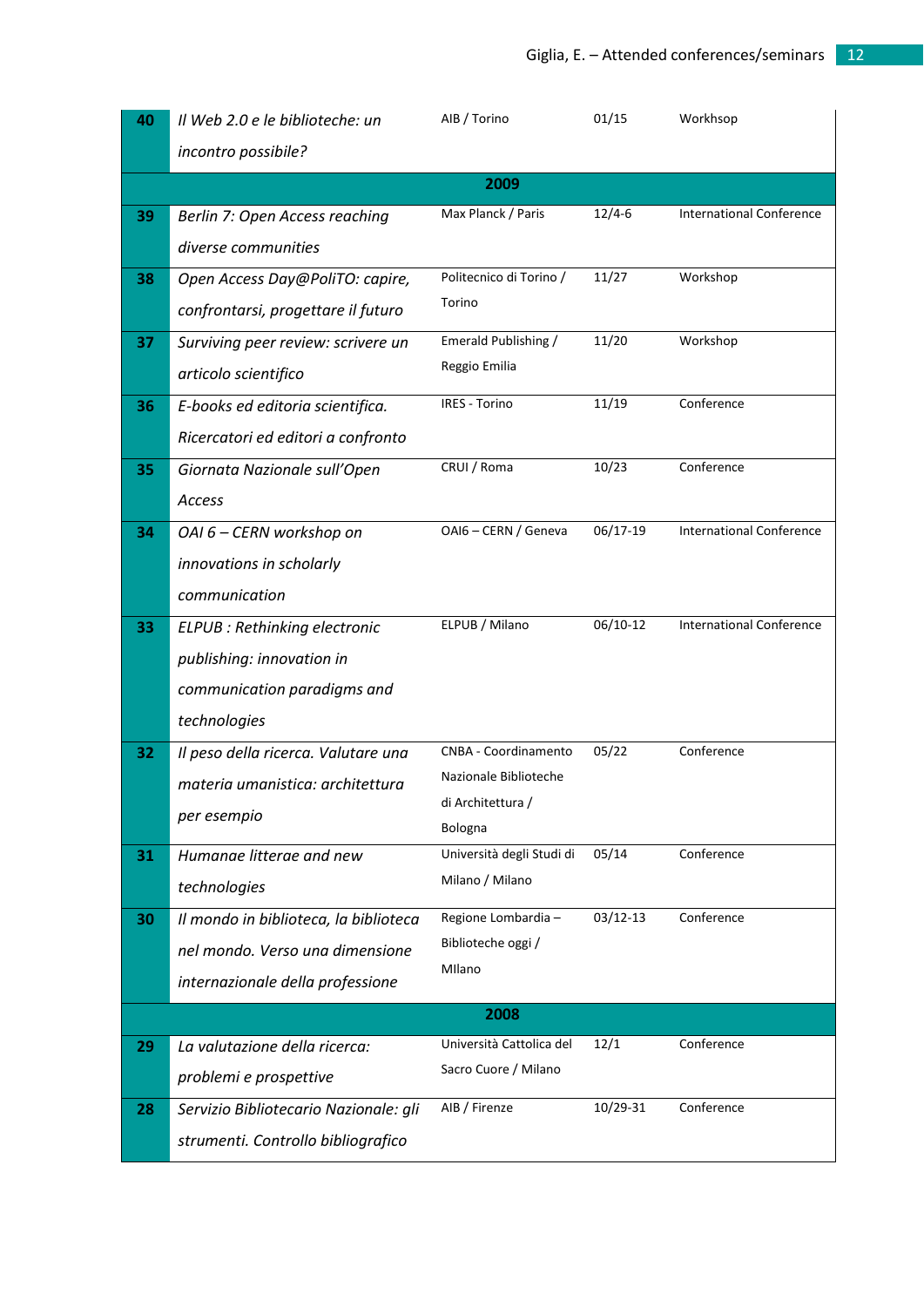| 27 | Pubblicazioni scientifiche, diritto  | Università degli Studi di                          | 06/20      | Conference |
|----|--------------------------------------|----------------------------------------------------|------------|------------|
|    | d'autore e Open Access               | Trento / Trento                                    |            |            |
| 26 | Cristalli di esperienza: nuove       | Politecnico di Torino-                             | 05/23      | Conference |
|    | prospettive e scenari per le tesi di | <b>CNBA Coordinamento</b><br>Nazionale Biblioteche |            |            |
|    | dottorato. Conservazione,            | di Architettura / Torino                           |            |            |
|    | accessibilità, certificazione,       |                                                    |            |            |
|    | formati, integrazione con open       |                                                    |            |            |
|    | access                               |                                                    |            |            |
| 25 | Open Access, digital preservation e  | CNR / Roma                                         | 05/8       | Conference |
|    | deposito legale: policy, progetti e  |                                                    |            |            |
|    | servizi per la ricerca               |                                                    |            |            |
| 24 | I diritti della biblioteca. Accesso  | Regione Lombardia-                                 | $03/6 - 7$ | Conference |
|    | alla conoscenza, proprietà           | Biblioteche oggi /                                 |            |            |
|    | intellettuale e nuovi servizi        | Milano                                             |            |            |
|    |                                      | 2007                                               |            |            |
| 23 | Open Access all'Università di        | Università di Torino /                             | 12/6       | Conference |
|    | Torino. Esperienze e modelli di      | Torino                                             |            |            |
|    | comunicazione scientifica            |                                                    |            |            |
| 22 | <b>DSpace User Group Meeting</b>     | DuraSpace / Roma                                   | 10/17-19   | Workshop   |
| 21 | Verso una multimedialità             | CISI Università di Torino                          | 09/26      | Conference |
|    | sostenibile. Ripensare le tecnologie | / Torino                                           |            |            |
|    | per le scienze umane                 |                                                    |            |            |
| 20 | Berlin 5 Open Access - From          | Max Planck / Padova                                | 09/19-21   | Conference |
|    | Practice to Impact. Consequences     |                                                    |            |            |
|    | of knowledge dissemination           |                                                    |            |            |
| 19 | E-learning tra opportunità e vincoli | Università di Milano                               | 06/20      | Workshop   |
|    | normativi                            | Bicocca / Milano                                   |            |            |
| 18 | Biblioteche e formazione: dalla      | Regione Lombardia -                                | 03/15-16   | Conference |
|    | information literacy alle nuove      | Biblioteche oggi /                                 |            |            |
|    | sfide della società                  | Milano                                             |            |            |
|    | dell'apprendimento, 15-16 marzo      |                                                    |            |            |
|    |                                      | 2006                                               |            |            |
| 17 | Institutional archives for research: | Istituto Superiore di                              | 11/30-12/1 | Conference |
|    | experiences and projects in Open     | Sanità / Roma                                      |            |            |
|    | Access                               |                                                    |            |            |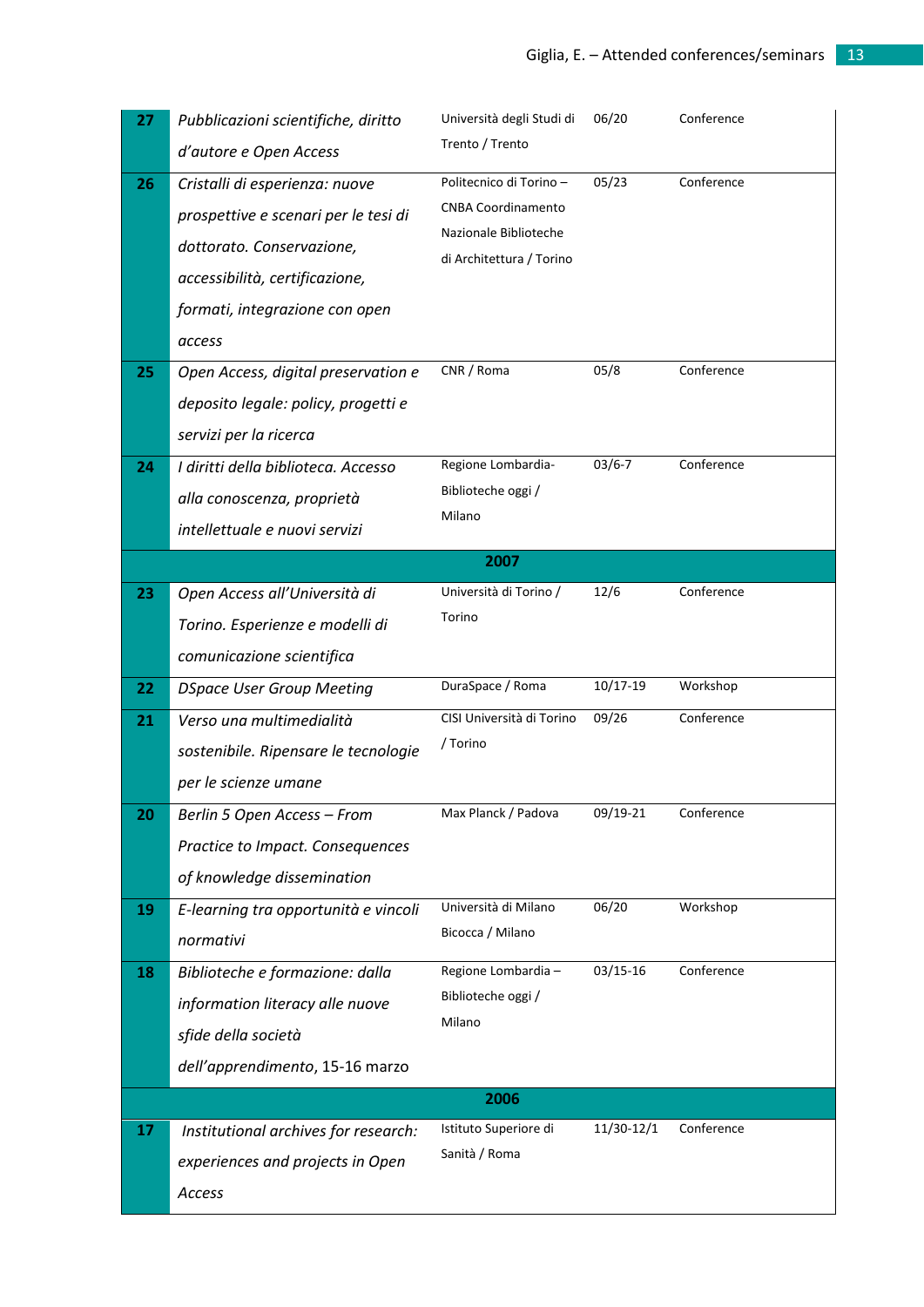| 16 | Architettura della biblioteca e           | Università degli Studi di         | 09/28-29 | Conference |
|----|-------------------------------------------|-----------------------------------|----------|------------|
|    | identità universitaria                    | Firenze / Firenze                 |          |            |
| 15 | Ebsco open day                            | <b>EBSCO</b> information          | 09/21    | Workshop   |
|    |                                           | services / Milano                 |          |            |
| 14 | Le biblioteche per la libertà di          | AIB / Bologna                     | 05/18    | Conference |
|    | accesso all'informazione                  |                                   |          |            |
| 13 | Biblioteche, consorzi accademici, e-      | DEA / Milano                      | 03/28    | Workshop   |
|    | commerce e motori di ricerca:             |                                   |          |            |
|    | soluzioni, integrazioni e novità          |                                   |          |            |
| 12 | Portali come mezzo di                     | GIDIF-RBM / Milano                | 03/23    | Conference |
|    | comunicazione e informazione:             |                                   |          |            |
|    | quale tipo, quali contenuti               |                                   |          |            |
| 11 | Trova@UniTo: il nuovo servizio            | Università di Torino /            | 03/14    | Workshop   |
|    | OpenURL resolver del Sistema              | Torino                            |          |            |
|    | Bibliotecario di Ateneo                   |                                   |          |            |
| 10 | La biblioteca su misura                   | Regione Lombardia -               | 03/9-10  | Conference |
|    |                                           | Biblioteche oggi /                |          |            |
|    |                                           | Milano                            |          |            |
|    |                                           |                                   |          |            |
|    |                                           | 2005                              |          |            |
| 9  | Le biblioteche, le risorse digitali e     | CILEA / Milano                    | 11/15    | Conference |
|    | l'editoria elettronica                    |                                   |          |            |
| 8  | L'informazione elettronica nella          | EBSCO / Torino                    | 09/29    | Workshop   |
|    | nuova biblioteca: scenari, modelli        |                                   |          |            |
|    | di accesso e partner per lo sviluppo      |                                   |          |            |
| 7  | E-learning e università: iniziative ed    | CISI-LIASES, Università           | 09/20    | Conference |
|    | esperienze in Italia e in Europa          | degli Studi di Torino /           |          |            |
|    |                                           | Torino                            |          |            |
| 6  | Open culture: accessing and               | AICA / Milano                     | 06/27-29 | Conference |
|    | sharing knowledge                         |                                   |          |            |
| 5  | Come realizzare materiali didattici       | CISI-LIASES, Università           | 05/20    | Workshop   |
|    | e pubblicarli on-line                     | degli Studi di Torino /<br>Torino |          |            |
| 4  | Internet Document Delivery e              | NILDE-CNR / Pisa                  | 05/5     | Conference |
|    |                                           |                                   |          |            |
|    | cooperazione interbibliotecaria: la       |                                   |          |            |
|    | qualità al servizio della<br>cooperazione |                                   |          |            |